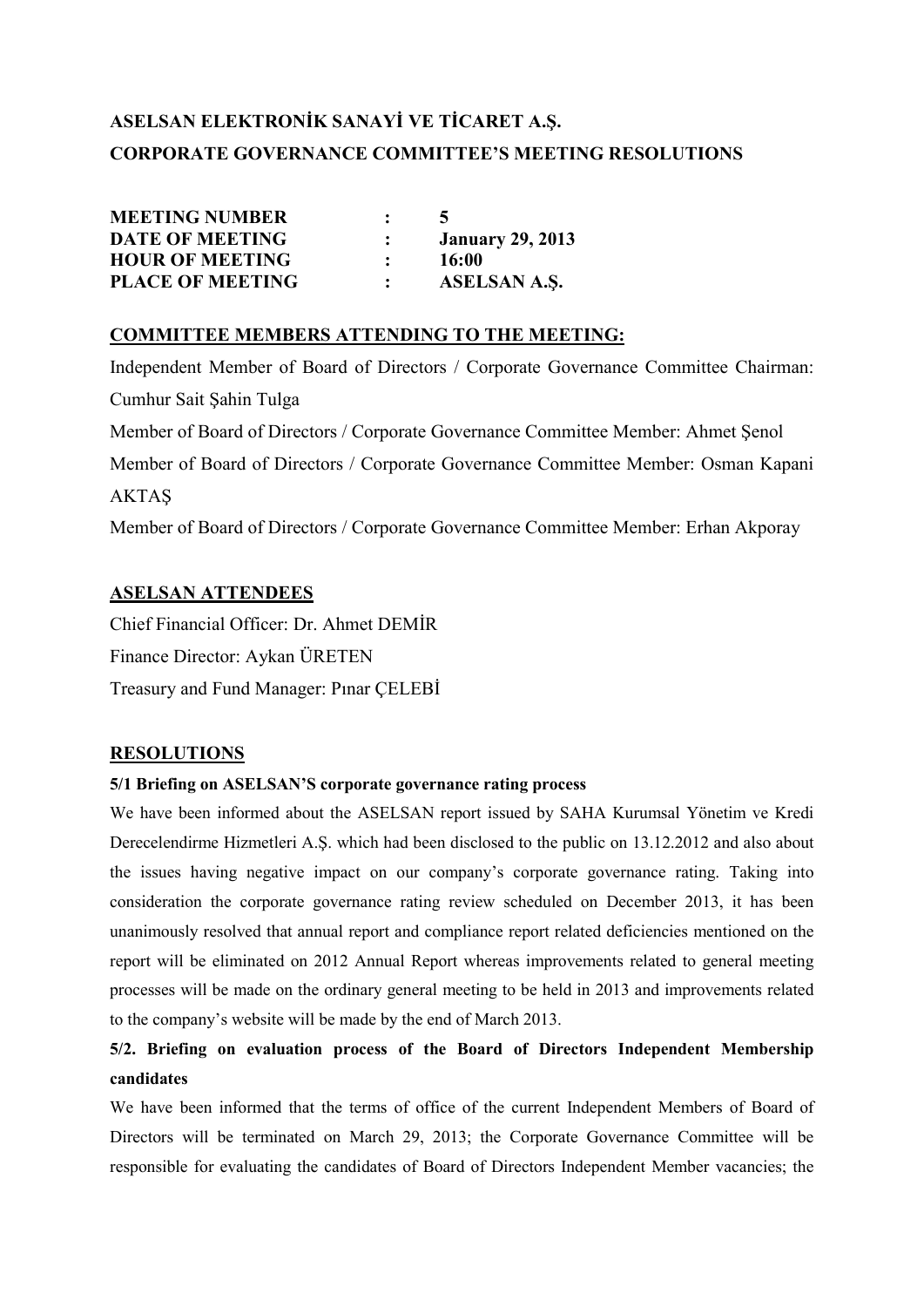list of candidates chosen among the Board of Directors Independent Member candidates as per the independency criteria should be approved by the Board of Directors by the end of February 2013 and should be submitted to the votes of shareholders at the Ordinary General Meeting.

It has been unanimously resolved that the Board of Directors will be informed about the process of creating a list of Board of Directors Independent Membership candidates and Investor Relations & Subsidiary Department will be assigned for executing the preliminary works related to the process.

### **5/3. Issuance of "2012 Corporate Governance Committee Assessment Report" to be submitted the Board of Directors**

"2012 Corporate Governance Committee Assessment Report", which is drafted by the Investor Relations and Subsidiaries Department for 2012 activities of the Corporate Governance Committee, is finalized. It has been unanimously resolved that the report will be submitted to the Board of Directors Meeting to be held on 31.01.2013.

## **5/4. Briefing about dematerialization of share certificates which was completed by 31.12.2012 as per the General Letter of Central Securities Depository Institution dated 28.04.2011 and numbered 551**

We have been informed that the dematerialization process of share certificates had been completed by 31.12.2012 and also about the shares remaining in the Central Securities Depository Institution Unknown Registry Joint Account and to be transferred to Investor Indemnification Center to be established as per the new Capital Markets Act numbered 6362 and market value of these shares.

### **5/5. Briefing on Corporate Governance Association of Turkey and Investor Relations Association of Turkey memberships**

We have been informed about types of memberships, membership terms and fees of Corporate Governance Association of Turkey (TKYD) and Investor Relations Association of Turkey (TÜYID). As result of reviewing the matter, it has been unanimously resolved that 2 individuals will become individual members of TKYD and 1 individual will have membership at TÜYİD and the Board of Directors will be informed accordingly.

### **5/6. Briefing about November 2012 – January 2013 Activities of the Investor Relations and Subsidiaries Department**

We have been informed about the material event disclosures made by the Investor Relations and Subsidiaries Department in December 2012 – January 2013 as well as application filed for increasing upper limit of registered capital and dematerialization formalities.

Cumhur Sait Şahin TULGA Ahmet ŞENOL Independent Member of Board of Directors Member of Board of Directors Corporate Governance Committee Chairman Corporate Governance Committee Member